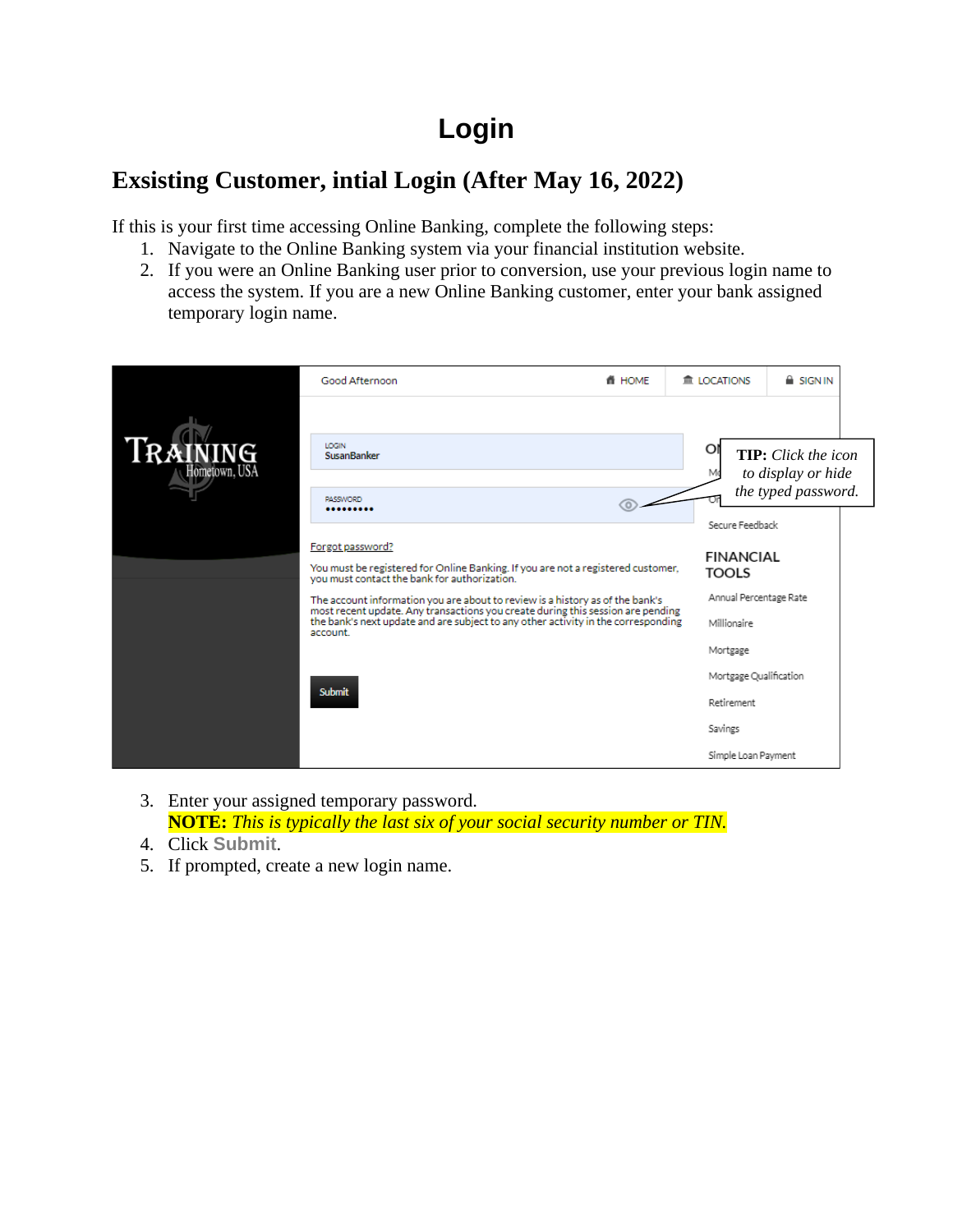| <b>EDIT LOGIN NAME</b>                                                                                                                                                                                                              |
|-------------------------------------------------------------------------------------------------------------------------------------------------------------------------------------------------------------------------------------|
| For security reasons, your Login Name may not be the same as your Customer number.<br>The Login Name you create may be up to 15 characters in length.<br>The next time you sign in to Online Banking, you must use this Login Name. |
| <b>LOGIN NAME</b><br>789789                                                                                                                                                                                                         |
| Cancel<br><b>Submit</b>                                                                                                                                                                                                             |

- 6. Click **Submit**.
- 7. Provide a method for contact. This information will be used to send a confirmation code prior to login.
	- a. Enter a name for the contact method.
	- b. Select the type of contact method. *Options are*: SMS/Text or Email
	- c. Enter the mobile phone number or the email address.
	- d. Click **Submit**.

| <b>ADD CONTACT</b>                                                                                                             |              |
|--------------------------------------------------------------------------------------------------------------------------------|--------------|
| Email                                                                                                                          | $\checkmark$ |
| After entering in your contact information, a confirmation code will be sent to the email address or phone number<br>provided. |              |
| NAME                                                                                                                           |              |
| EMAIL                                                                                                                          |              |
| <b>Submit</b><br>Cancel                                                                                                        |              |

8. Enter the confimation code received via SMS/Text or email. If needed, click **Resend** to receive a code again.